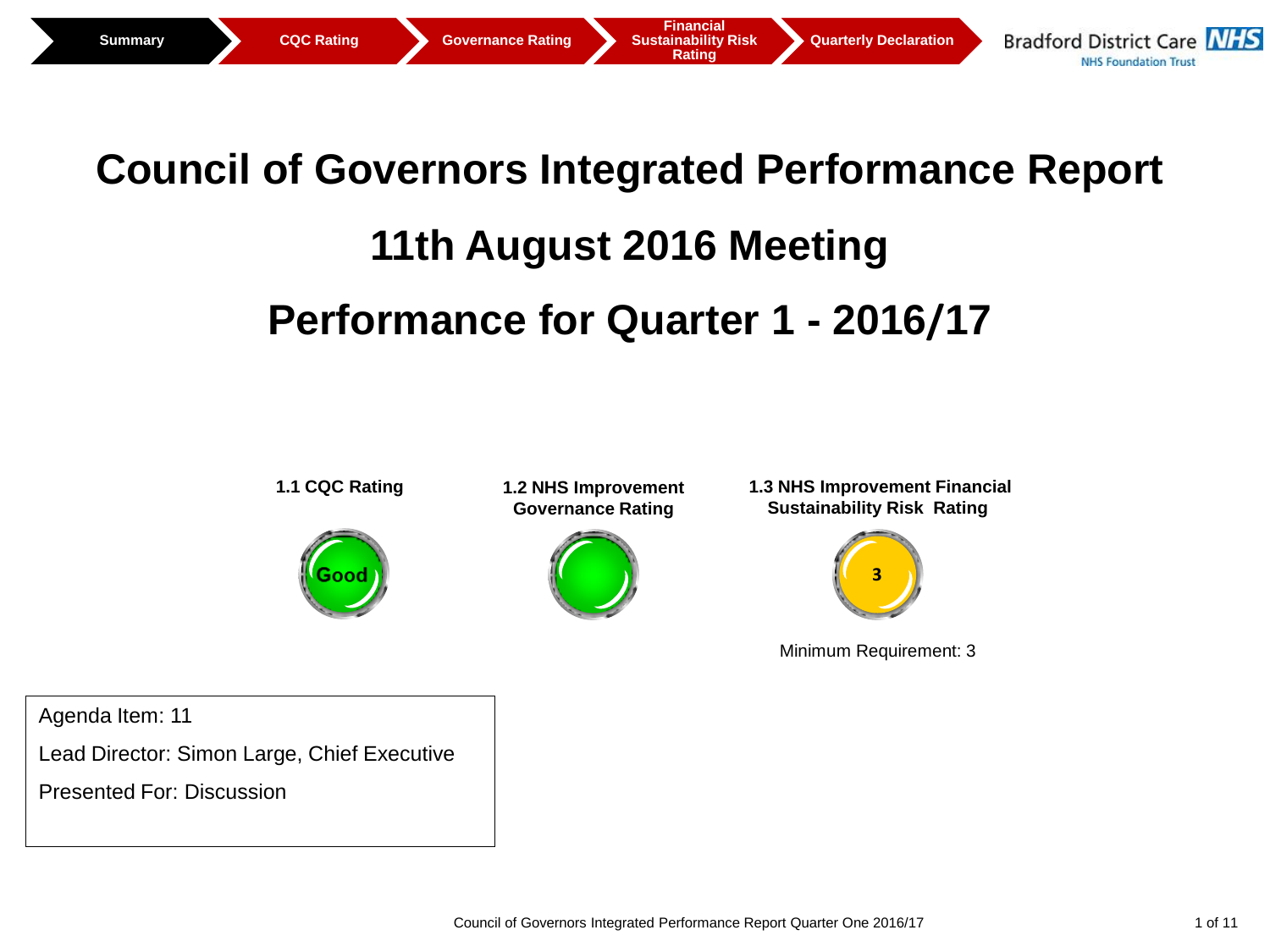## **The slide shows key issues that were highlighted to Board in the Board Integrated Performance Report. Governors have separate access to this report.**

| <b>Section</b>       | <b>Key Highlights</b>                                                                                |
|----------------------|------------------------------------------------------------------------------------------------------|
| <b>NHS</b>           | • All quarter 1 NHS Improvement performance requirements have been met.                              |
| Improvement          | • Indicator M7 - Data has been provided in relation to the waiting time element of the new           |
|                      | standard for Early Intervention in Psychosis (EIP). Although the Trust is meeting the waiting time   |
|                      | element of the standard, the other components of the standard (extended age range and                |
|                      | provision in accordance with NICE recommendations) are not yet in place. Additional CCG              |
|                      | investment in EIP was confirmed from April 2016, allowing staff recruitment to commence. This        |
|                      | will enable the Trust to extend the age range for EIP services to adults up to 65 and to provide a   |
|                      | full package of NICE recommended care. As a result of the recent investment, the Trust projects      |
|                      | meeting all components of the standard from quarter 3 of 2016/17.                                    |
|                      | Indicators M10 & M11 – The new national waiting time standards for Improving Access to               |
|                      | Psychological Therapies (IAPT) apply from April 2016. The Trust has met the standards in April       |
|                      | 2016 (based on provisional pre-publication data).                                                    |
| <b>Quality</b>       | • The final versions of the reports relating to the Care Quality Commission January 2016             |
|                      | inspection were received by the Trust in May 2016. The Trust is now rated as 'good' for the safe     |
|                      | domain and as 'good' overall. Only two other mental health trusts that have undergone                |
|                      | inspections have been rated 'good' in all five domains.                                              |
|                      | • One Duty of Candour incident was reported in quarter 1, concerning the inappropriate               |
|                      | application of a wound dressing.                                                                     |
|                      | • Sickness absence remains above the Trust's 4.0% target and the Integrated Performance              |
|                      | Reports outline responses to both short term and long term absence.                                  |
|                      | • Labour turnover remains above the Trust target of 10%. The Integrated Performance Reports          |
|                      | outline issues and actions relating to the retention of staff, particularly in specialist in-patient |
|                      | services and acute in-patient services where labour turnover, vacancy and sickness absence           |
|                      | rates are higher.                                                                                    |
| <b>Business Unit</b> | Issues identified for escalation to the Board relate to financial pressures and risks captured       |
|                      | within the finance slides, together with in-patient staffing.                                        |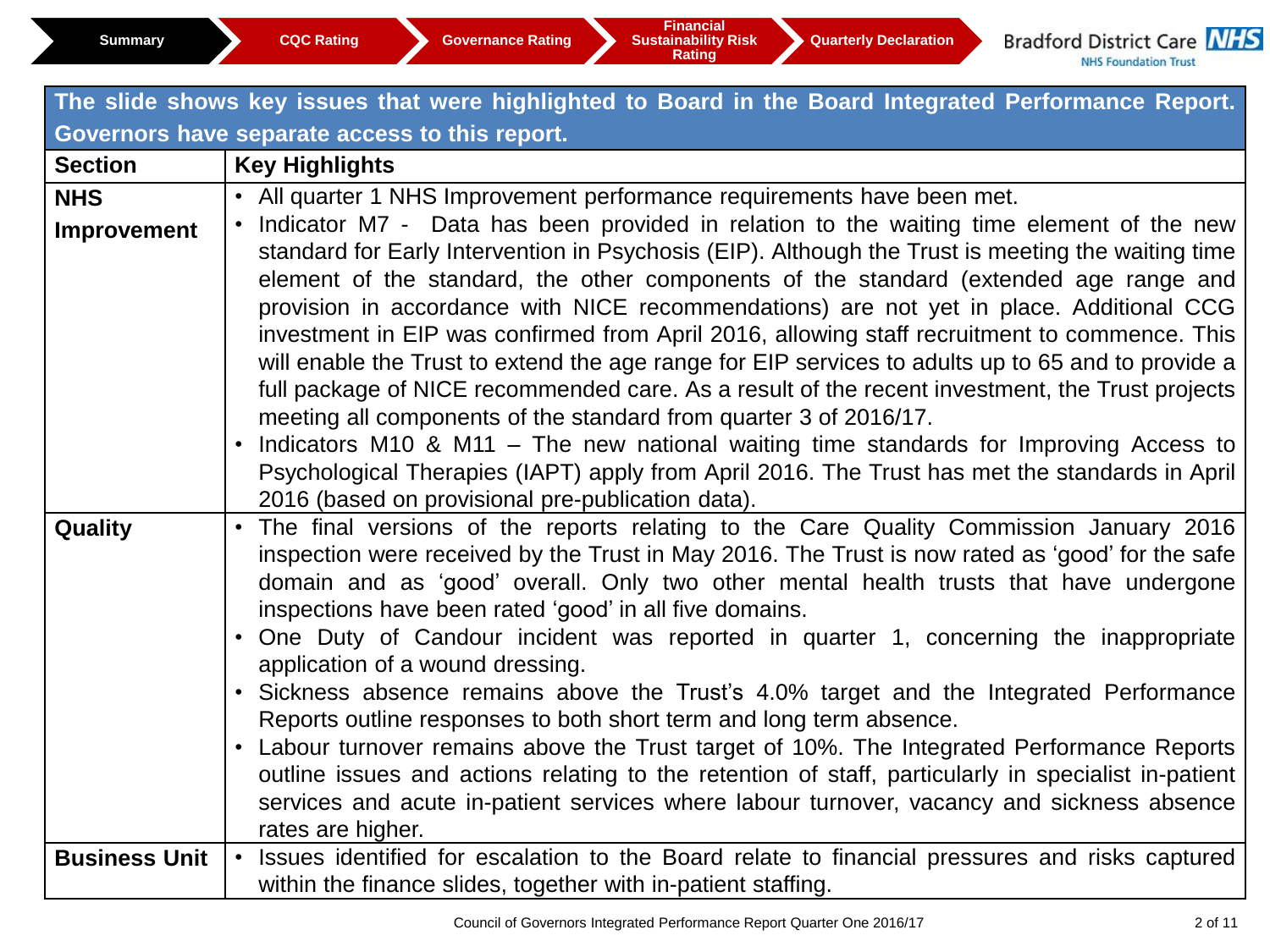| The slide shows key issues that were highlighted to Board in the Board Integrated Performance Report. |                                                                                                                                                                                                                                                                                                                                                                                                                                                                                                                                                                                                                                                                                                                                                                                                                                                                                                                                                                                                                                                                                                                                                                                                                                                                                                               |  |  |  |  |  |
|-------------------------------------------------------------------------------------------------------|---------------------------------------------------------------------------------------------------------------------------------------------------------------------------------------------------------------------------------------------------------------------------------------------------------------------------------------------------------------------------------------------------------------------------------------------------------------------------------------------------------------------------------------------------------------------------------------------------------------------------------------------------------------------------------------------------------------------------------------------------------------------------------------------------------------------------------------------------------------------------------------------------------------------------------------------------------------------------------------------------------------------------------------------------------------------------------------------------------------------------------------------------------------------------------------------------------------------------------------------------------------------------------------------------------------|--|--|--|--|--|
| Governors have separate access to this report.                                                        |                                                                                                                                                                                                                                                                                                                                                                                                                                                                                                                                                                                                                                                                                                                                                                                                                                                                                                                                                                                                                                                                                                                                                                                                                                                                                                               |  |  |  |  |  |
| <b>Section</b>                                                                                        | <b>Key Highlights</b>                                                                                                                                                                                                                                                                                                                                                                                                                                                                                                                                                                                                                                                                                                                                                                                                                                                                                                                                                                                                                                                                                                                                                                                                                                                                                         |  |  |  |  |  |
| Change<br>Programme                                                                                   | • The 2016/17 Change Programme consists of 9 transformational projects and 29 transactional<br>cost improvement projects (CIPs).<br>Of the 9 transformational projects, 5 are currently on progressing to plan track and are rated<br>$\bullet$<br>green. 4 projects are rated amber (agile working, IM&T telephony, estates rationalisation, care<br>packages and pathways programme) with actions and mitigation in place to manage the risks<br>and issues.                                                                                                                                                                                                                                                                                                                                                                                                                                                                                                                                                                                                                                                                                                                                                                                                                                                |  |  |  |  |  |
| <b>Finance</b>                                                                                        | • Performance at the end of June highlights the level of challenge anticipated when the 2016/17<br>Annual Plan was approved. A mitigating action plan is now being progressed and overseen by<br>the Executive Team and through the Finance Business & Investment Committee to address a<br>probable case outturn variance of £0.3 to £0.5m.<br>• The year to date position is that all key indicators are rated 'Amber', with the exception of the<br>forecast Statement of Comprehensive Income which is rated 'Red'.<br>• The Trust planned to make a surplus of £330k at the end of the period but has reported a £316k<br>deficit and adverse plan variance of £646k. Cost improvements are £136k behind plan at the end<br>of the period. This shortfall is mitigated by deploying the high risk CIP reserve, pending<br>agreement of substitute actions and/or agreed but re-phased plans delivering.<br>• Capital expenditure is £366k below plan year to date, reflecting slippage for Estates and IM&T<br>schemes and uncommitted contingency reserves (for anticipated in-year pressures) of £60k.<br>The position reflects achievement of a Financial Sustainability Risk Rating (FSRR) of 3,<br>compared to a plan rating of 4 but with next to no headroom before a drop in the overall rating. |  |  |  |  |  |
| <b>Summary</b>                                                                                        | • The Board Integrated Performance Report shows strong performance against non financial<br>targets in quarter 1 but a number of financial pressures that require robust ongoing financial<br>management and oversight if the Trust is to achieve a challenging financial plan in 2016/17.<br>Correlation of quality information (including patient experience and safety related measures)<br>$\bullet$<br>performance, finance, workforce and health and safety information has taken place and did not<br>identify any areas of particular concern.                                                                                                                                                                                                                                                                                                                                                                                                                                                                                                                                                                                                                                                                                                                                                        |  |  |  |  |  |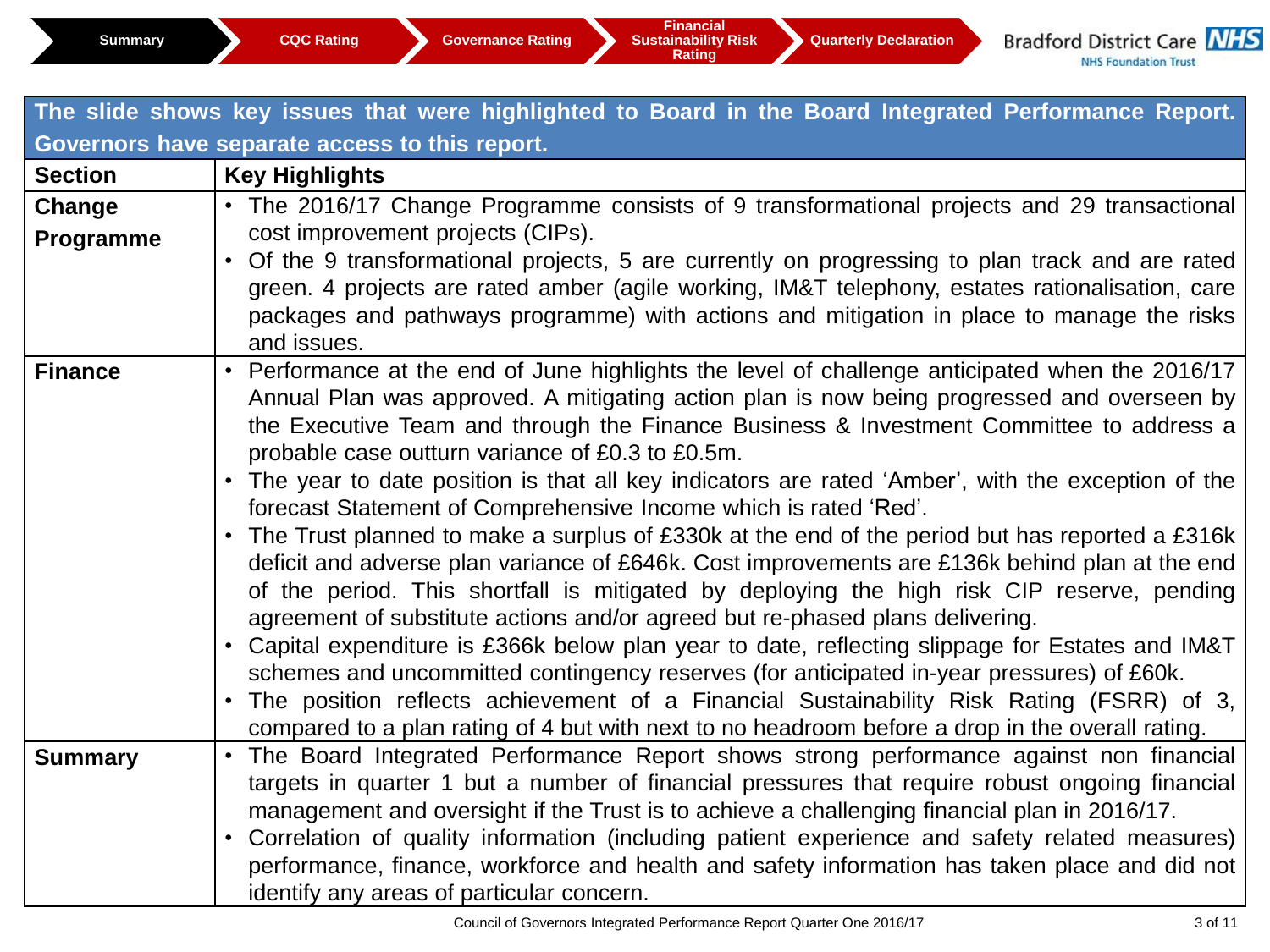## **1.1 CQC Compliance**

| <b>Description</b>              | This slide provides more detail in relation to the Care Quality Commission (CQC)<br>Rating shown on slide 1 (button 1.1).<br>This rating reflects the outcome of the CQC inspection of Trust services<br>conducted in June 2014 and will remain unchanged until the CQC conduct a<br>further inspection.                                                                                    |
|---------------------------------|---------------------------------------------------------------------------------------------------------------------------------------------------------------------------------------------------------------------------------------------------------------------------------------------------------------------------------------------------------------------------------------------|
| <b>Quarter 1</b><br>performance | On 11 to 14 January 2016, the CQC undertook their 'focussed inspection' of Trust<br>services. The purpose of the visit was to follow up on progress since the full inspection<br>in June 2014 with a particular focus on the two 'must do' (compliance) actions identified<br>(improvements to the Health Based Place of Safety suites and embedding the<br>continuous care medical model). |
|                                 | The report in relation to the January 2016 inspection has been received and the Trust is<br>pleased to confirm that a rating of 'good' was awarded for each of the 5 CQC<br>Questions, with a rating of good overall. The CQC identified various aspects of good<br>practice; they did not identify any recommendations or actions for improvement.                                         |
| Projected<br>Performance        | The rating of good will remain until such time the CQC conducts any further<br>inspections.<br>The Trust has in place an internal self-assessment process to provide assurance that                                                                                                                                                                                                         |
|                                 | the requirements continue to be met.                                                                                                                                                                                                                                                                                                                                                        |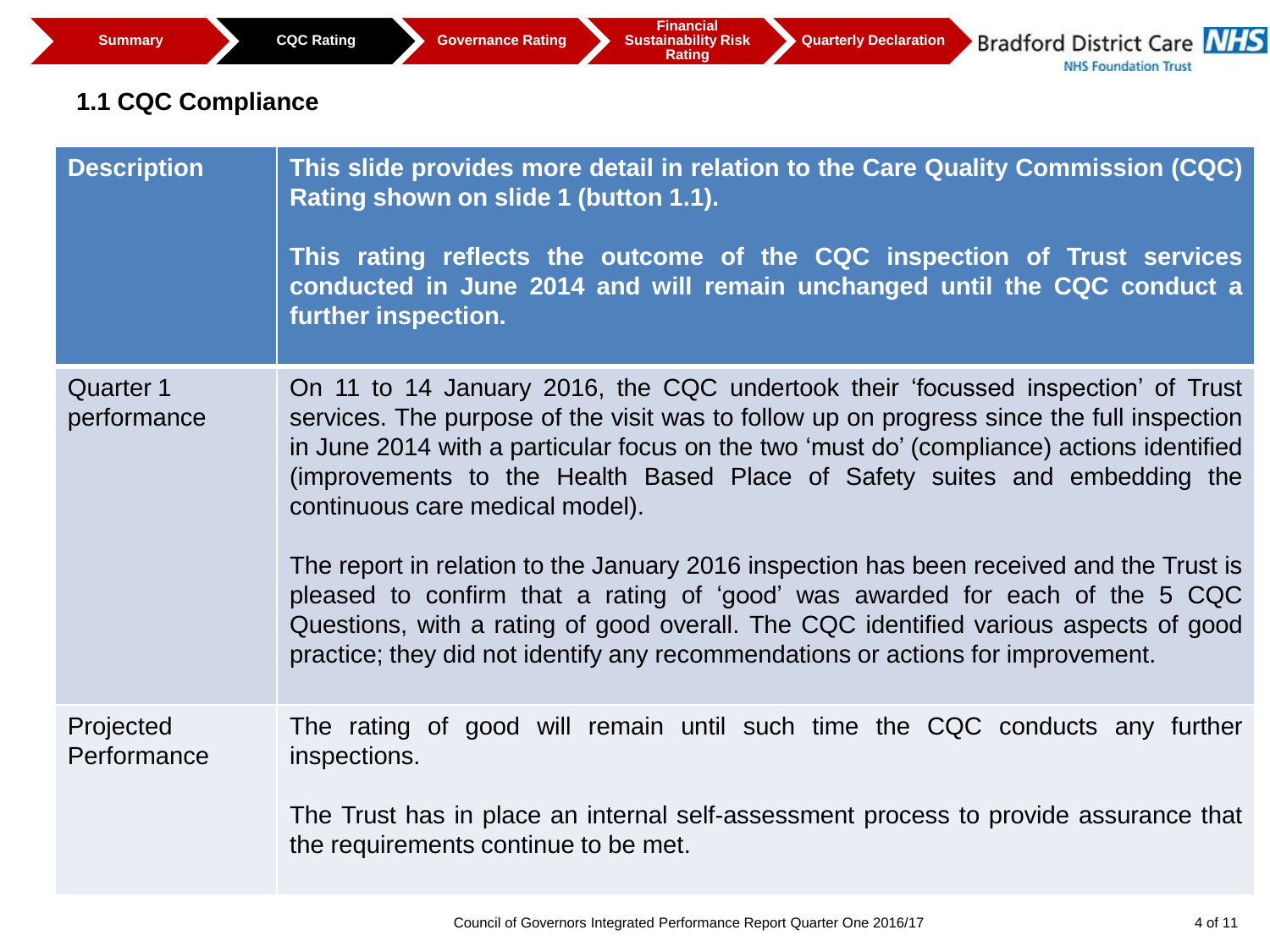| <b>Summary</b>                  | <b>Financial</b><br><b>Bradford District Care NHS</b><br><b>Sustainability Risk</b><br><b>CQC Rating</b><br><b>Governance Rating</b><br><b>Quarterly Declaration</b><br><b>Rating</b><br><b>NHS Foundation Trust</b>                                                                                                                                                                  |
|---------------------------------|---------------------------------------------------------------------------------------------------------------------------------------------------------------------------------------------------------------------------------------------------------------------------------------------------------------------------------------------------------------------------------------|
|                                 | 1.2 NHS Improvement Governance Rating                                                                                                                                                                                                                                                                                                                                                 |
| <b>Description</b>              | The following NHS Improvement slide shows the Trust's performance against<br>national targets for providers of mental health and community services.<br>Indicators cover a range of access, data quality and outcome targets.<br>NHS Improvement expects NHS foundation trusts to meet the national targets,<br>achieving 'green' rated performance for each indicator, each quarter. |
|                                 | NHS Improvement uses performance against national targets alongside other<br>information e.g. inspection outcomes to assess the strength of governance at<br>foundation trust. This is the "NHS Improvement Governance Rating" on slide 1<br>(button 1.2).                                                                                                                            |
| <b>Quarter 1</b><br>Performance | Performance is scrutinised at monthly Business Unit performance meetings and<br>Directors' Business and Transformation Governance meetings chaired by the Chief<br>Executive.<br>The Trust's assessment of governance rating is green, meaning no governance<br>concerns are evident.                                                                                                 |
| Projected<br>Performance        | All indicators are projected to remain green in 2016/17.<br>NHS Improvement is consulting on a Single Oversight Framework which proposes<br>operational performance metrics that will form part of the monitoring processes for<br>providers. This would result in significant changes to the set of indicators that are<br>currently reported to NHS Improvement.                    |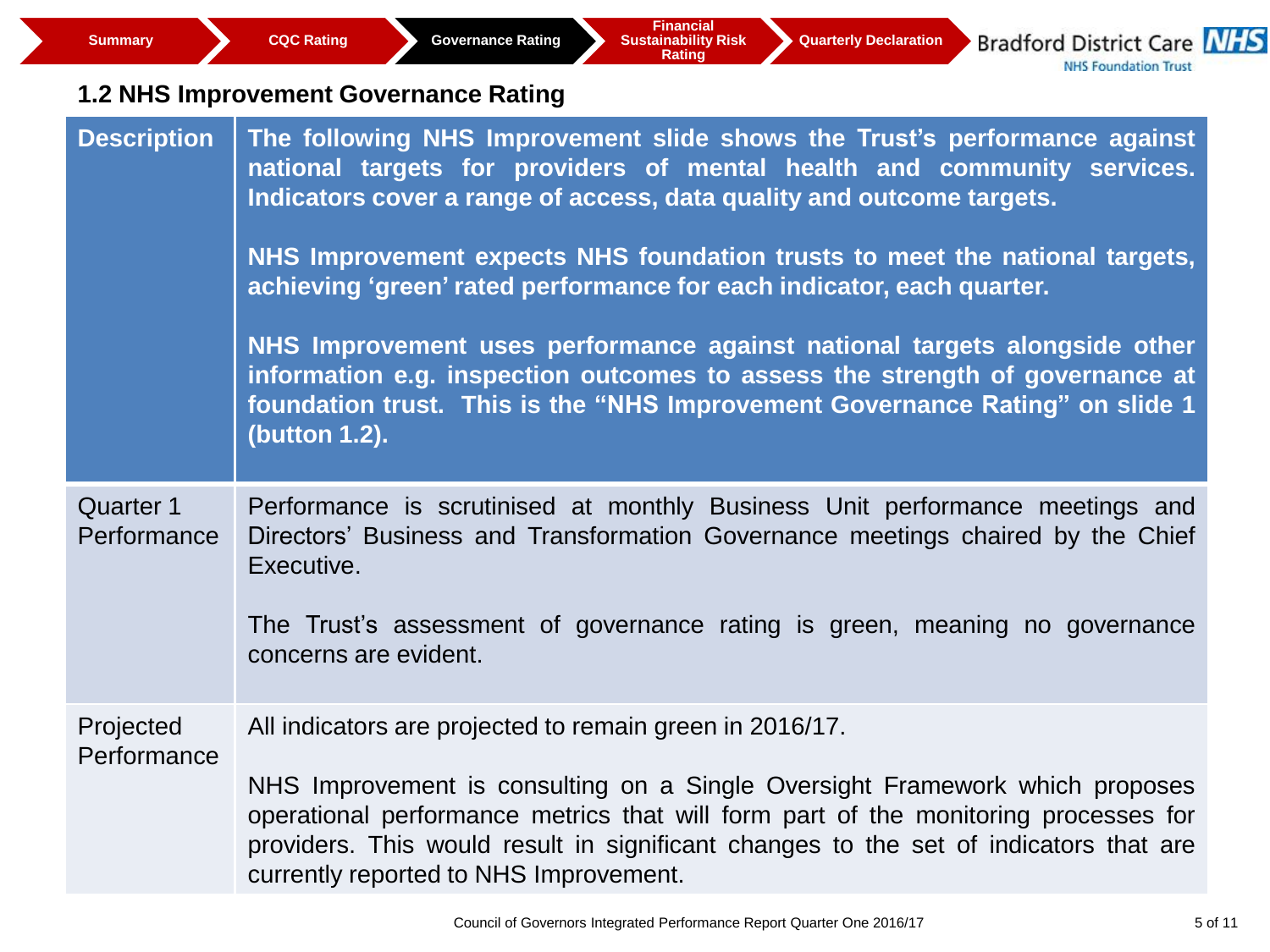**Rating** 



#### **1.2 NHS Improvement Indicators – Quarter 1 2016/17**

|                  | Indicator                                                                                                                                                                   |                                              | 2015/16        | 2015/16     | 2015/16     | 2016/17 |                         | Indicator                                                                            |               |         | 2015/16 2015/16 | 2015/16 | 2016/17     |
|------------------|-----------------------------------------------------------------------------------------------------------------------------------------------------------------------------|----------------------------------------------|----------------|-------------|-------------|---------|-------------------------|--------------------------------------------------------------------------------------|---------------|---------|-----------------|---------|-------------|
| Indicator<br>No. |                                                                                                                                                                             | <b>Target</b>                                | Q <sub>2</sub> | Q3          | Q4          | Q1      | <b>Indicator</b><br>No. |                                                                                      | <b>Target</b> | Q2      | Q3              | Q4      | Q1          |
|                  |                                                                                                                                                                             |                                              | Outturn        | Outturn     | Outturn     | Outturn |                         |                                                                                      |               | Outturn | Outturn         | Outturn | Outturn     |
| ΜЗ               | RTT dental 18 weeks waits - incomplete pathways<br>(Number of patients who have waited 18 weeks or less/Number<br>of patients waiting)                                      | 92.0%                                        |                |             |             | 99.2%   | M12                     | Access to health care for people with a learning<br>disability                       | 6 Green       |         |                 |         | 6 Green     |
| M4               | Mental Health Delayed Transfers of Care                                                                                                                                     | $\leq$ 7.5%                                  |                |             |             | 0.0%    | M13                     | Community services data completeness: Referral to<br>treatment information           | 50.0%         |         |                 |         | 66.0%<br>Q1 |
| M <sub>5</sub>   | Admission to inpatients services had access to Crisis<br><b>Resolution Home Treatment Teams</b>                                                                             | 95.0%                                        |                |             |             | 96.8%   | M14                     | Community services data completeness: Referral<br>information                        | 50.0%         |         |                 |         | 91.9%<br>Q1 |
| M <sub>7</sub>   | Early intervention in Psychosis (EIP): People<br>experiencing a first episode of psychosis treated with a<br>NICE approved care package within two weeks of<br>referral     | 50.0%                                        |                |             |             | 74.2%   | M15                     | Data completeness treatment activity information                                     | 50.0%         |         |                 |         | 99.4%<br>Q1 |
| M <sub>8</sub>   | Care Programme Approach patients receiving follow-up<br>contact within 7 days of discharge                                                                                  | 95.0%                                        |                |             |             | 97.9%   | M16                     | Mental Health data completeness: identifiers                                         | 97.0%         |         |                 |         | 99.6%       |
| M9               | Care Programme Approach patients having formal<br>review within 12 months                                                                                                   | 95.0%                                        |                |             |             | 98.3%   | M17                     | Mental health data completeness: outcomes for patients<br>on Care Programme Approach | 50.0%         |         |                 |         | 78.3%       |
| M10              | 2.a. People with common mental health conditions<br>referred to the Improving Access to Psychological<br>Therapies programme will be treated within 6 weeks of<br>referral  | Q1 - 10%<br>Q2 - 20%<br>Q3 - 30%<br>Q4 - 60% | 69.1%<br>Q2    | 85.0% Q3    | 89.4%<br>Q4 |         |                         |                                                                                      |               |         |                 |         |             |
| M11              | 2.b. People with common mental health conditions<br>referred to the Improving Access to Psychological<br>Therapies programme will be treated within 18 weeks of<br>referral | Q1 - 50%<br>Q2 - 60%<br>Q3 - 70%<br>Q4 - 80% | 92.4%<br>Q2    | 95.0%<br>Q3 | 97.7%<br>Q4 |         |                         |                                                                                      |               |         |                 |         |             |
|                  | All quarter 1 NHS Improvement requirements have been achieved.                                                                                                              |                                              |                |             |             |         |                         |                                                                                      |               |         |                 |         |             |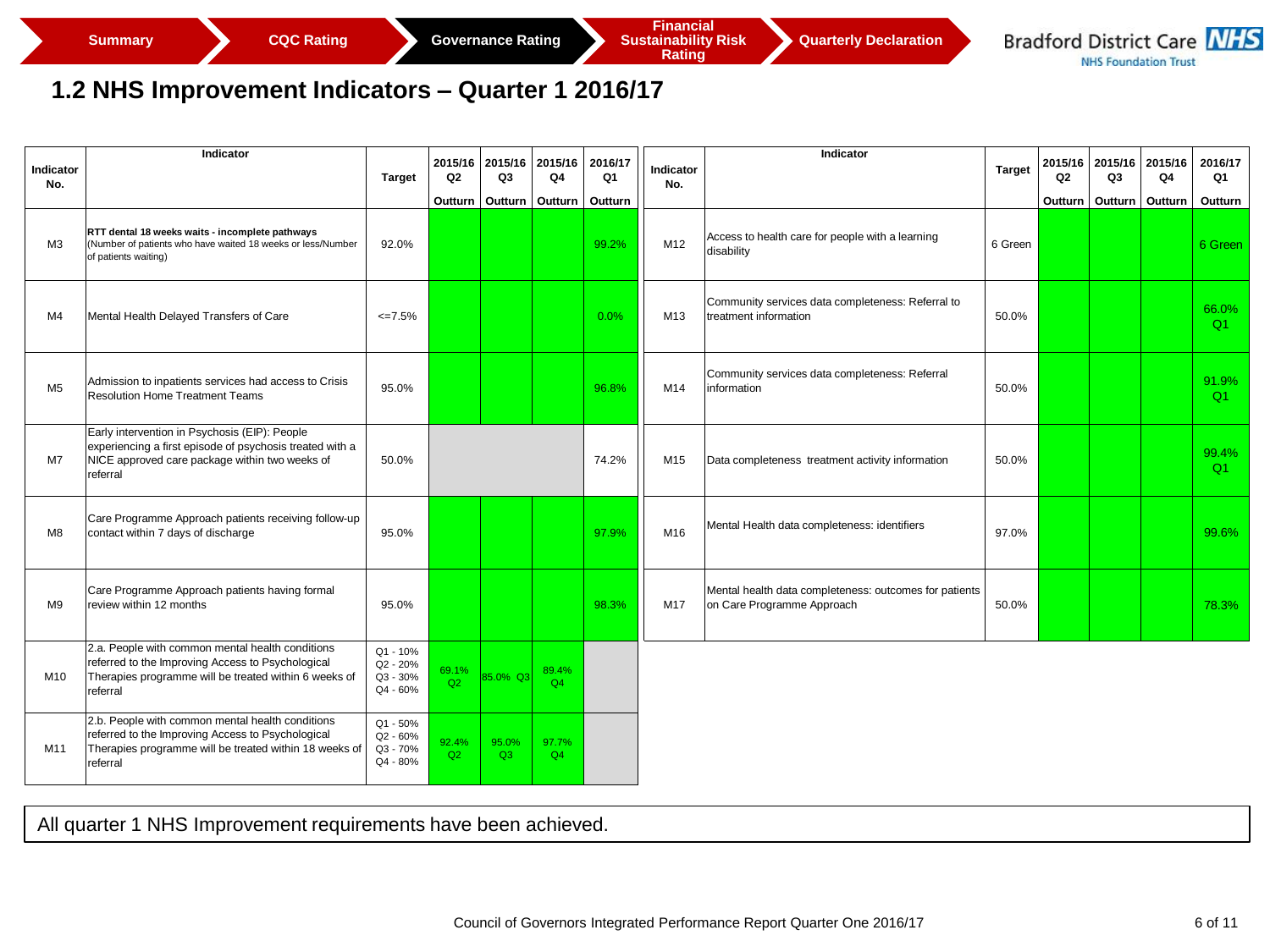**Bradford District Care NHS NHS Foundation Trust** 

## **1.3 NHS Improvement Financial Sustainability Risk Rating (FSRR)**

| <b>Description</b>              | The following NHS Improvement slide shows the Trust's performance against the<br>national metrics for measuring financial risk and other key financial performance<br>measures. The NHS Improvement rating comprises four measures:<br><b>Capital Servicing Capacity</b><br>1.<br><b>Liquidity</b><br>2.<br><b>Income &amp; Expenditure Margin</b><br>3.<br>4. Variance From Plan<br>NHS Improvement uses these measures to assess the overall level of financial risk<br>of an NHS foundation trust. A score of 4 represents the lowest possible risk (the<br>best rating) with a minimum required score of 3. This is the "NHS Improvement<br>Sustainability and Performance Risk Rating" on slide 1 (button 1.3). |
|---------------------------------|----------------------------------------------------------------------------------------------------------------------------------------------------------------------------------------------------------------------------------------------------------------------------------------------------------------------------------------------------------------------------------------------------------------------------------------------------------------------------------------------------------------------------------------------------------------------------------------------------------------------------------------------------------------------------------------------------------------------|
| <b>Quarter 1</b><br>Performance | Financial performance is scrutinised at monthly Business Unit performance meetings and<br>Directors' Business and Transformation Governance meetings chaired by the Chief<br>Executive. EMT and the Finance Business & Investment Committee review the quarter<br>end position prior to consideration by the Board and submission to NHS Improvement.<br>The quarter 1 position reflects achievement of a FSRR of 3, compared to a plan rating of<br>$\overline{4}$ .                                                                                                                                                                                                                                                |
| Projected<br>Performance        | The Trust projects achieving a FSRR of 4, subject to management of probable case risks<br>of £0.3 to £0.5 million. Mitigating action plans have been agreed and are progressing via<br>the Executive Management Team. The position at month 3 provides very little headroom<br>on the Income & Expenditure metrics and a further deterioration in the position of £5k<br>would result in the Trust reporting an overall FSRR of 2.                                                                                                                                                                                                                                                                                   |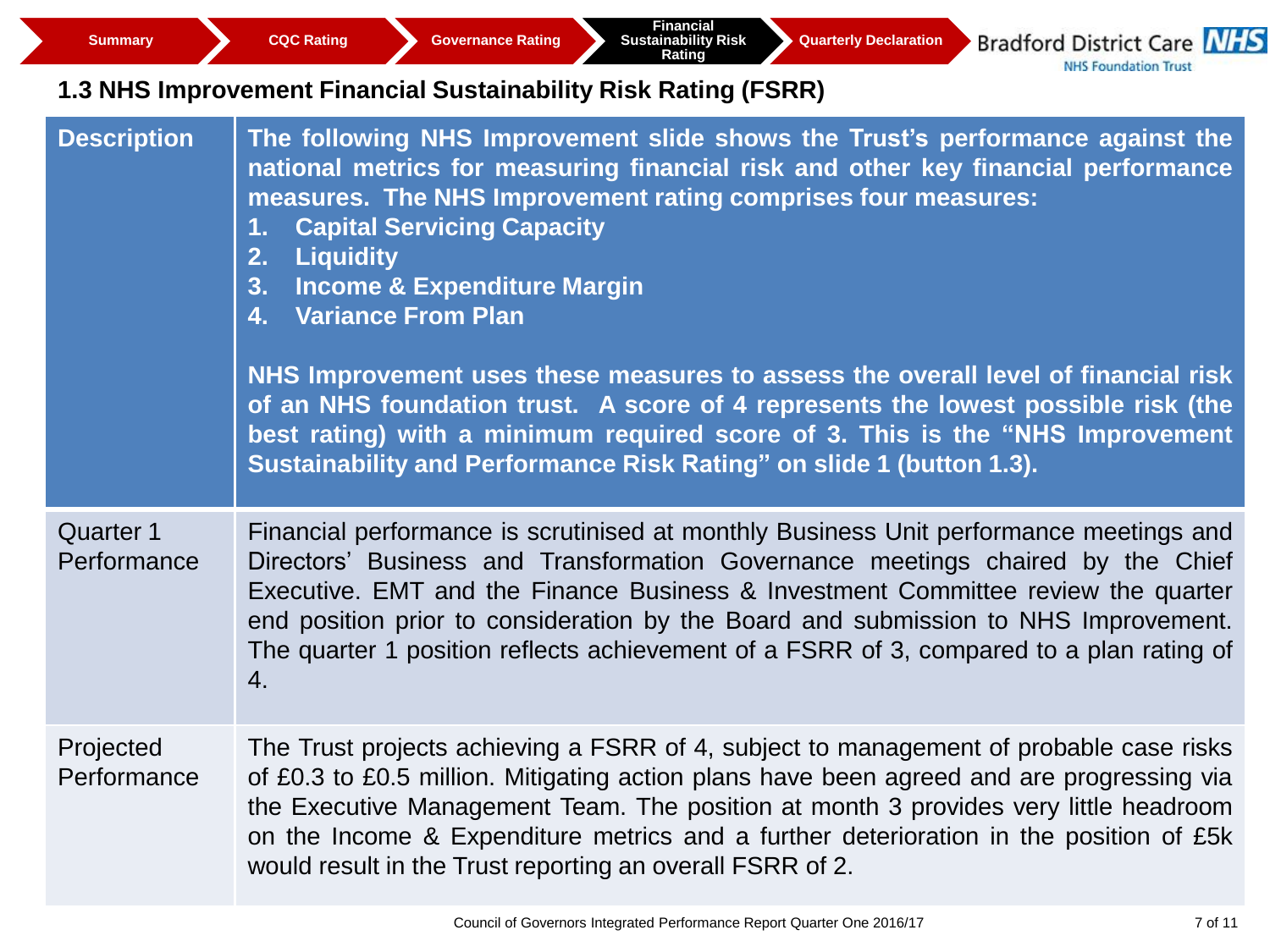

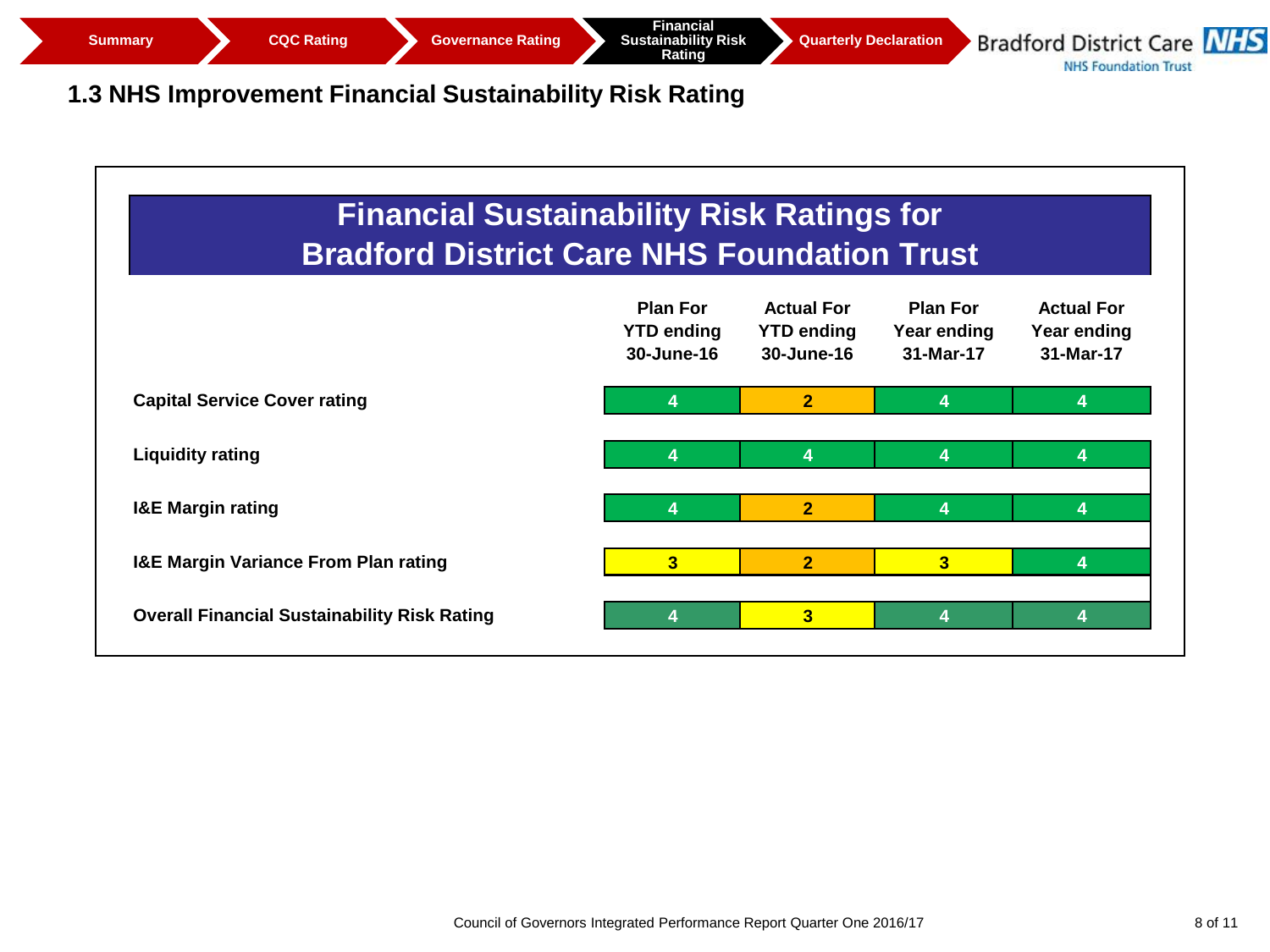

**NHS Foundation Trust** 

| <b>Executive Summary</b>                              |                               |                            |                                                                                                                                                                                                                                                                                                                                                                                                                                                            |  |  |  |
|-------------------------------------------------------|-------------------------------|----------------------------|------------------------------------------------------------------------------------------------------------------------------------------------------------------------------------------------------------------------------------------------------------------------------------------------------------------------------------------------------------------------------------------------------------------------------------------------------------|--|--|--|
| <b>Proposed Board RAG Rating</b>                      | <b>Year to</b><br><b>Date</b> | <b>Forecast</b><br>2016/17 | <b>Commentary</b>                                                                                                                                                                                                                                                                                                                                                                                                                                          |  |  |  |
| <b>Statement of Comprehensive Income</b><br>(SoCI)    |                               |                            | A deficit of £316k for the period is £646k below the planned surplus of £330k. This<br>reflects the degree of challenge in the financial plan for 2016/17 and will require rapid,<br>ongoing and robust action planning to ensure delivery of the planned surplus. A<br>detailed risk and mitigation plan will be shared with FBIC in July.                                                                                                                |  |  |  |
| <b>Statement of Financial Position</b><br>(SoFP)      |                               |                            | Current assets (including cash, receivables, accruals, prepayments) are £2,811k<br>above plan. Current liabilities are £3,159k above plan. These variances underpin the<br>adverse year to date cash flow variance.                                                                                                                                                                                                                                        |  |  |  |
| <b>Statement of Cash Flows (SoCF)</b>                 |                               |                            | Cash balances are £1,268k below plan at the end of the period, mainly due to the<br>Local Authority contract sums for June not settled in month due to the finalisation of<br>their internal processes for agreeing the 2016/17 contract terms and conditions. The<br>forecast is still achievement of the cash target of £14,589k but noting elevated risks<br>relating to achievement of the planned surplus.                                            |  |  |  |
| <b>Financial Sustainability Risk Rating</b><br>(FSRR) |                               |                            | Achievement of a Financial Sustainability Risk Rating (FSRR) of 3 in Month 3,<br>however a further deterioration in the I&E position of £5k would result in an overall<br>FSRR of 2. The forecast position of delivering the Trusts required surplus will achieve<br>a rating of 4.                                                                                                                                                                        |  |  |  |
| <b>Cost Improvement</b><br><b>Programmes (CIPs)</b>   |                               |                            | Under achievement of £118k compared to planned CIPs reflects further work now<br>needed to secure financial savings. This includes schemes rated RED when the plan<br>was approved. Under achievement of £308k against the gross annual CIP of £5,787k<br>is forecast but this underachievement is mitigated by the £500k high risk CIP reserve.<br>Programme Leads now progressing required (mitigating) actions to ensure delivery of<br>the gross plan. |  |  |  |
| <b>Capital Expenditure</b>                            |                               |                            | Capital expenditure is £366k below plan at the end of the period mainly due to the<br>timing of expenditure for most major schemes within both Estates and IT, and no calls<br>on the capital contingency at this early point in the year. Plans are in place to fully<br>commit the capital programme.                                                                                                                                                    |  |  |  |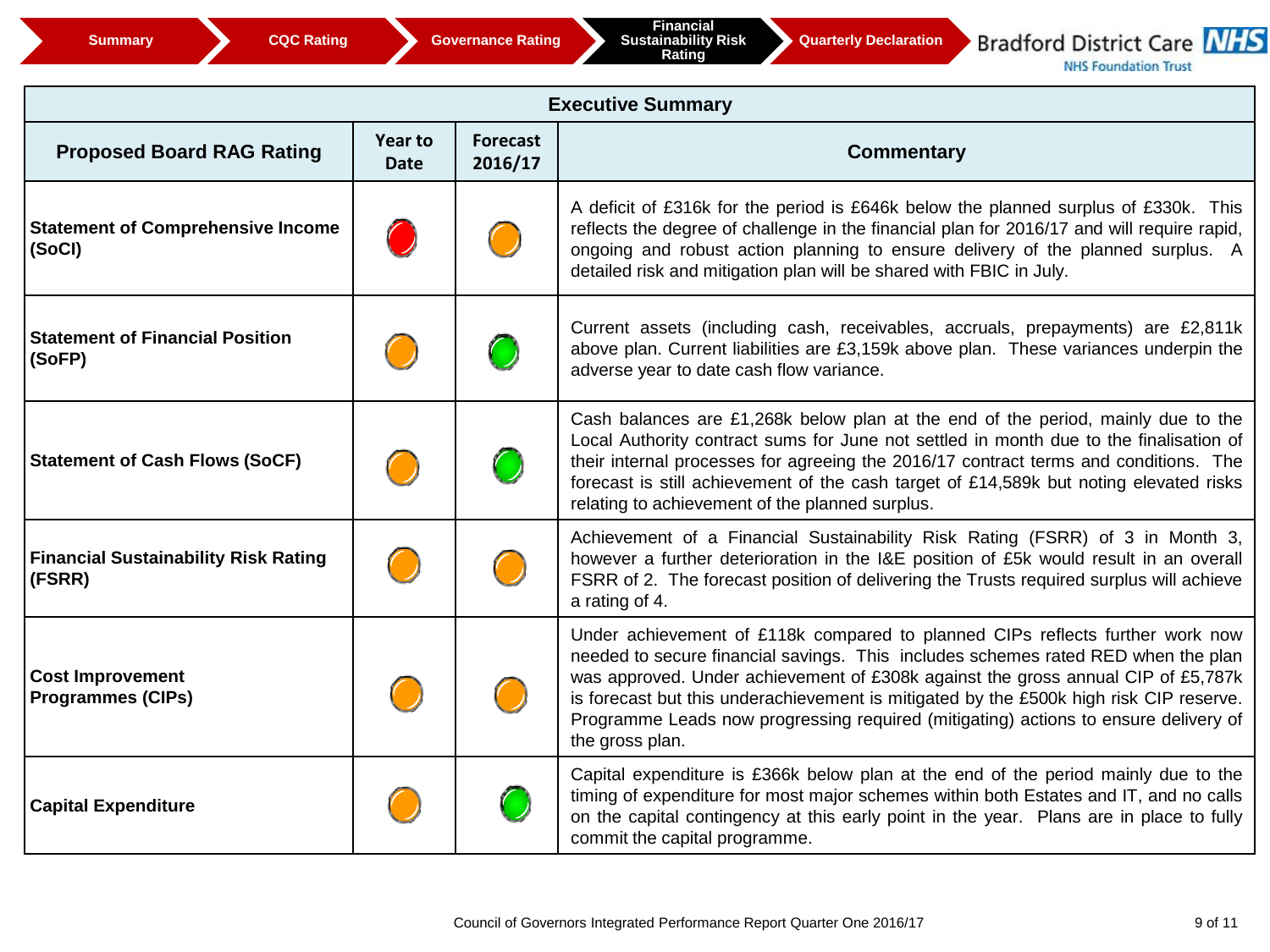**Bradford District Care NHS NHS Foundation Trust** 

## **NHS Improvement - Quarter 1 return and Board Governance Statements**

| <b>Description</b>              | Foundation trusts must submit a confirmation of their rating under the Risk<br>Assessment Framework (RAF) to NHS Improvement on a quarterly basis.<br>The governance rating consists of various elements including NHS Improvement<br>performance indicators (slide 6), changes to the composition of the Board of<br>Directors and any governor elections that have taken place each quarter.<br>The financial rating, via the Financial Sustainability and Performance Risk Rating<br>(FSRR) comprises 4 key metrics (slide 8). |
|---------------------------------|-----------------------------------------------------------------------------------------------------------------------------------------------------------------------------------------------------------------------------------------------------------------------------------------------------------------------------------------------------------------------------------------------------------------------------------------------------------------------------------------------------------------------------------|
| <b>Quarter 1</b><br>Performance | EMT discussed the quarter 1 position shown as part of the Integrated Performance<br>report and assurances were provided to agree compliance with the Governance<br>Statements (slide 11).                                                                                                                                                                                                                                                                                                                                         |
| Projected<br>Performance        | In 2016/17 the Trust projects achieving a FSRR of 4, subject to management of<br>probable case risks of £0.3 to £0.5 million. Mitigating action plans have been agreed<br>and are progressing via the Executive Management Team.<br>The Trust anticipates at this stage being able to maintain a Monitor FSRR of at least a<br>'3' for the next 12 months.                                                                                                                                                                        |
|                                 |                                                                                                                                                                                                                                                                                                                                                                                                                                                                                                                                   |